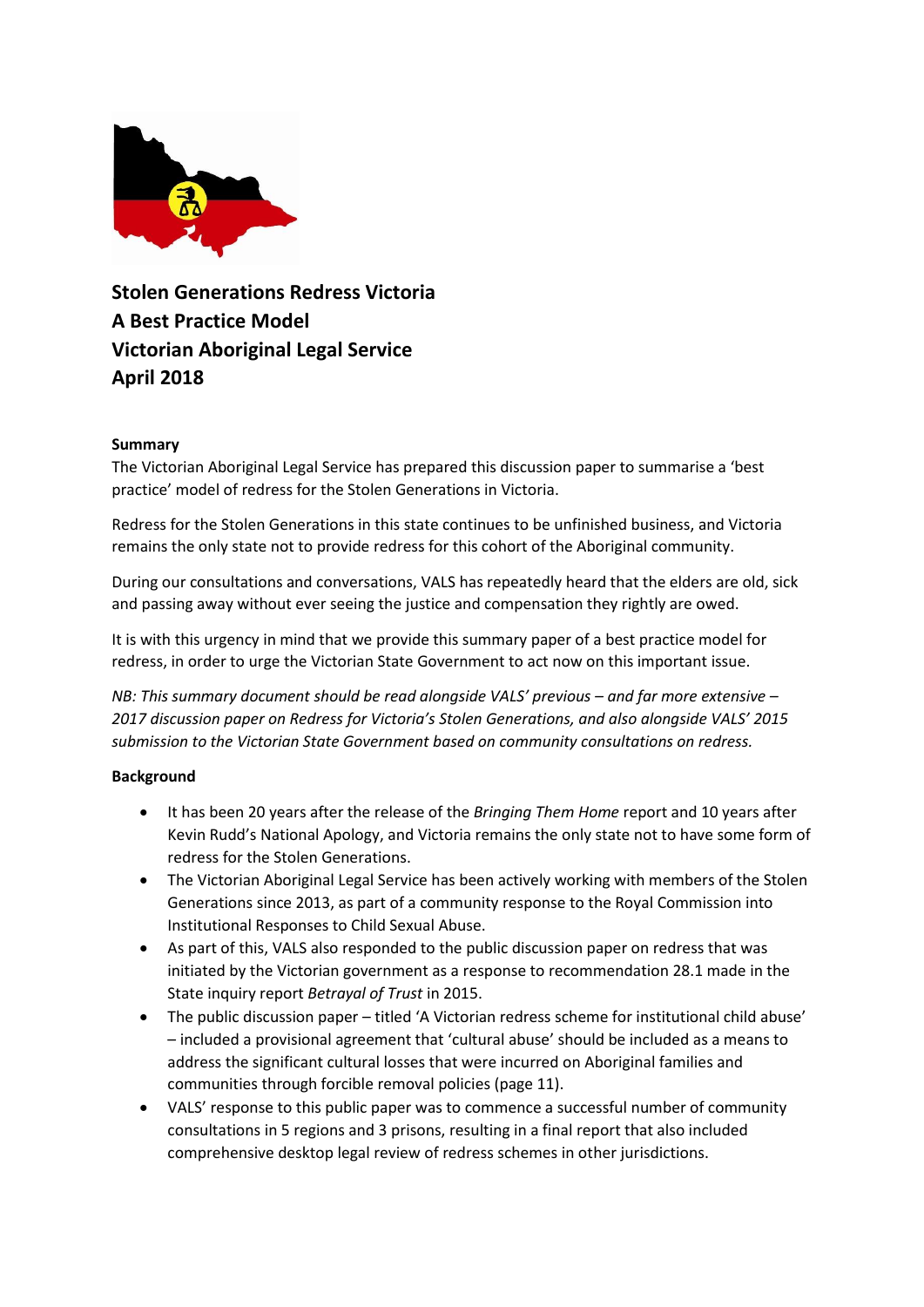- From these consultations and research, VALS then developed the 2017 Redress Discussion Paper which has been presented to both the Premier and Minister for Aboriginal Affairs.
- The recent Royal Commission into Institutional Responses to Child Sexual Abuse, plus the establishment of a Stolen Generations redress fund in New South Wales has prompted a spike in inquiries from community members about the options for redress and compensation in Victoria.
- VALS has also been driving a number of community information sessions on the twin issues of redress and compensation together with partners such as Link Up Victoria, the Victorian Aboriginal Health Service and Victorian Aboriginal Child Care Agency.
- VALS has also partnered with Maurice Blackburn Lawyers in order to provide the necessary legal advice as per civil litigation options for community members in lieu of there being an established redress scheme.

# **Redress: A Best Practice Model**

Based on community consultation and extensive comparative research, the Victorian Aboriginal Legal Service proposes the following 'best practice' model of redress.

The information contained in this paper is the result of community consultation and comparative research, including the key themes of eligibility; proposed cut-off date for applicants; potential numbers of applicants; application process; and what should be offered in redress.

VALS also proposes a Truth and Justice *('truth-telling')* component to any redress scheme, in order for people to have their chance to tell their story, and have their harmful experiences acknowledged by government.

# *Who would be eligible?*

 Anyone who can confirm Aboriginality and institutionalisation in a Victorian context, as per Victorian legislation, including foster care, adoption, orphanage, church run home, as a ward of the state or adoptee of the state.

*NB: The 'test' for how both of these eligibility requirements – Aboriginality and institutionalisation – should be proven, is yet to be determined, and will require further discussion and consultation with the community.* 

# *What should be the cut-off date for applications?*

- Given the purpose of redress is to compensate for loss of culture, it is appropriate that the cut-off date reflect adequate and purposeful attempts by government to rectify the loss of culture due to child removal in legislation.
- As such, VALS recommends that anyone removed prior to 1989 when *Children and Young Persons Act 1989* (Vic) was introduced. The Act requires the welfare department to involve 'relevant members' of the child's Aboriginal community in case planning (section 119(1)(m)(i)).

*NB. other cut-off dates have been proposed; see Appendix 1*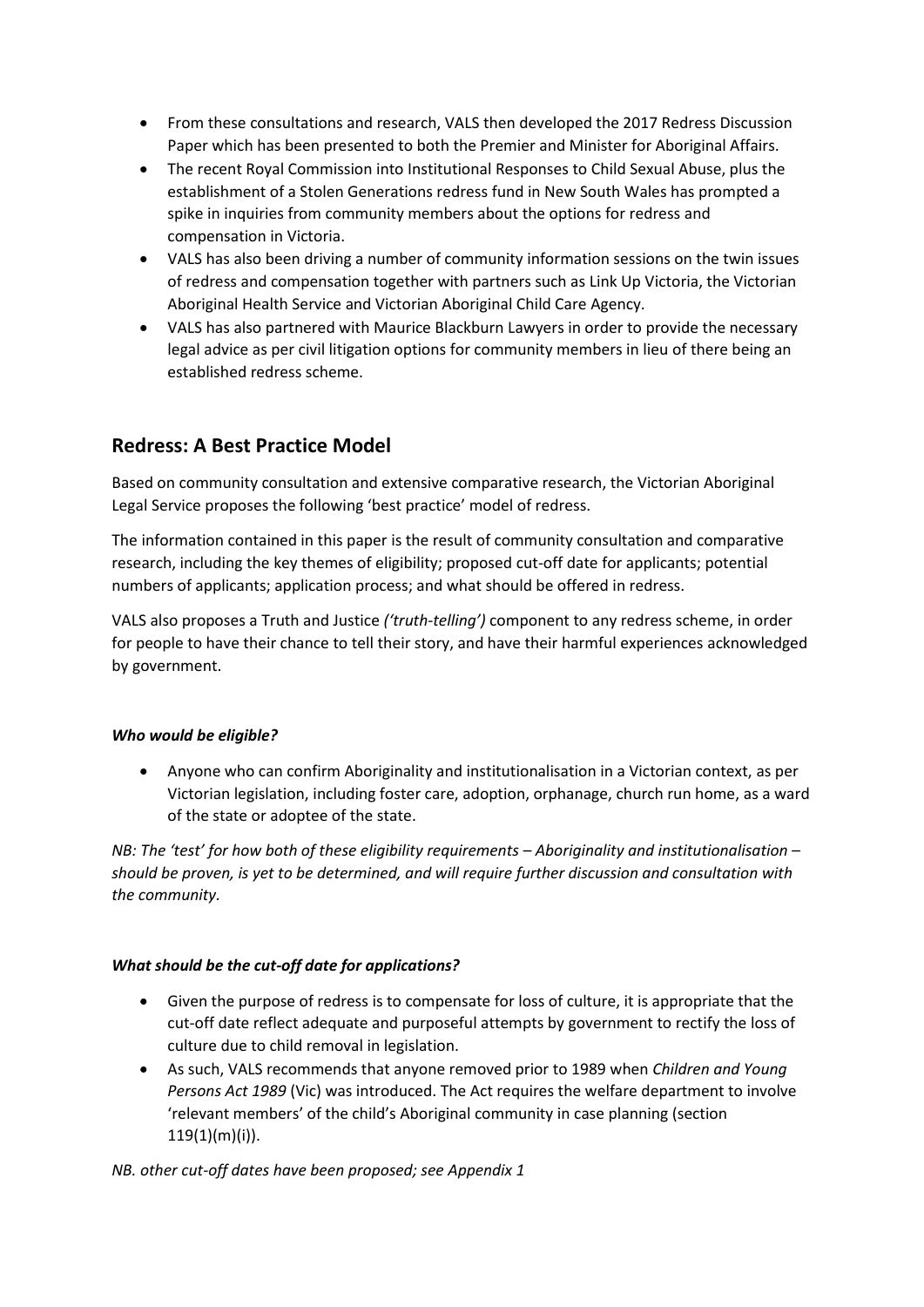## *How many people might be eligible?*

- Based on the best practice cut-off date of 1989, if redress were to be offered in 2019, for example, this would include any Aboriginal person 30 years and above.
- As per ABS population projections, the total population of Aboriginal people in Victoria in 2019 would be 21 707, of which an estimated 13 percent were removed as per the ABS 2008 National Aboriginal and Torres Strait Islander Survey.<sup>1</sup>
- As such, under a best practice model, VALS estimates a potential 2822 people might be eligible for the scheme.

*NB. Not all Aboriginal people currently registered as living in Victoria are originally from Victoria, so may not fall under Victorian policies as per the requirements of the redress scheme.*

*NB. VALS has determined estimates of eligible people based on various parameters; see Appendix 1*

## *The application process should be as simple as possible*

- Forms filled out with relevant information and sent to Aboriginal Victoria office
- Aboriginal Victoria to locate relevant records, with assistance from relevant state and institutional records offices
- Aboriginality to be confirmed, with assistance from Koorie Heritage Family History Unit and other relevant and qualified agencies
- Two-part test confirmed proof of Aboriginality and proof of removal/ institutionalisation
- Redress amount offered, along with appropriate legal and financial advice
- Ongoing counselling and support services offered

*NB. For family members of deceased, follow similar process and provide proof of relationship to deceased*

*NB. There should also be a mechanism for fast tracking elderly and terminally ill applicants.*

#### *What redress will be offered?*

- Individual payments to successful applicants or distributed to family of deceased a recommended equal amount of \$150 000 per person/ family.
- Funeral, memorial and headstones fund to be made available to eligible applicants
- Community fund for oral histories and other cultural revitalisation projects to be made available to eligible applicants
- Education scholarship fund for children/ grandchildren of successful applicants
- Written apology from Premier/ Aboriginal Affairs Minister
- Therapeutic counselling and support services offered

#### *What support for applicants will be required?*

**<sup>.</sup>** <sup>1</sup> Australian Bureau of Statistics, 4714.0 - National Aboriginal and Torres Strait Islander Social Survey, 2008 http://www.abs.gov.au/AUSSTATS/abs@.nsf/DetailsPage/4714.02008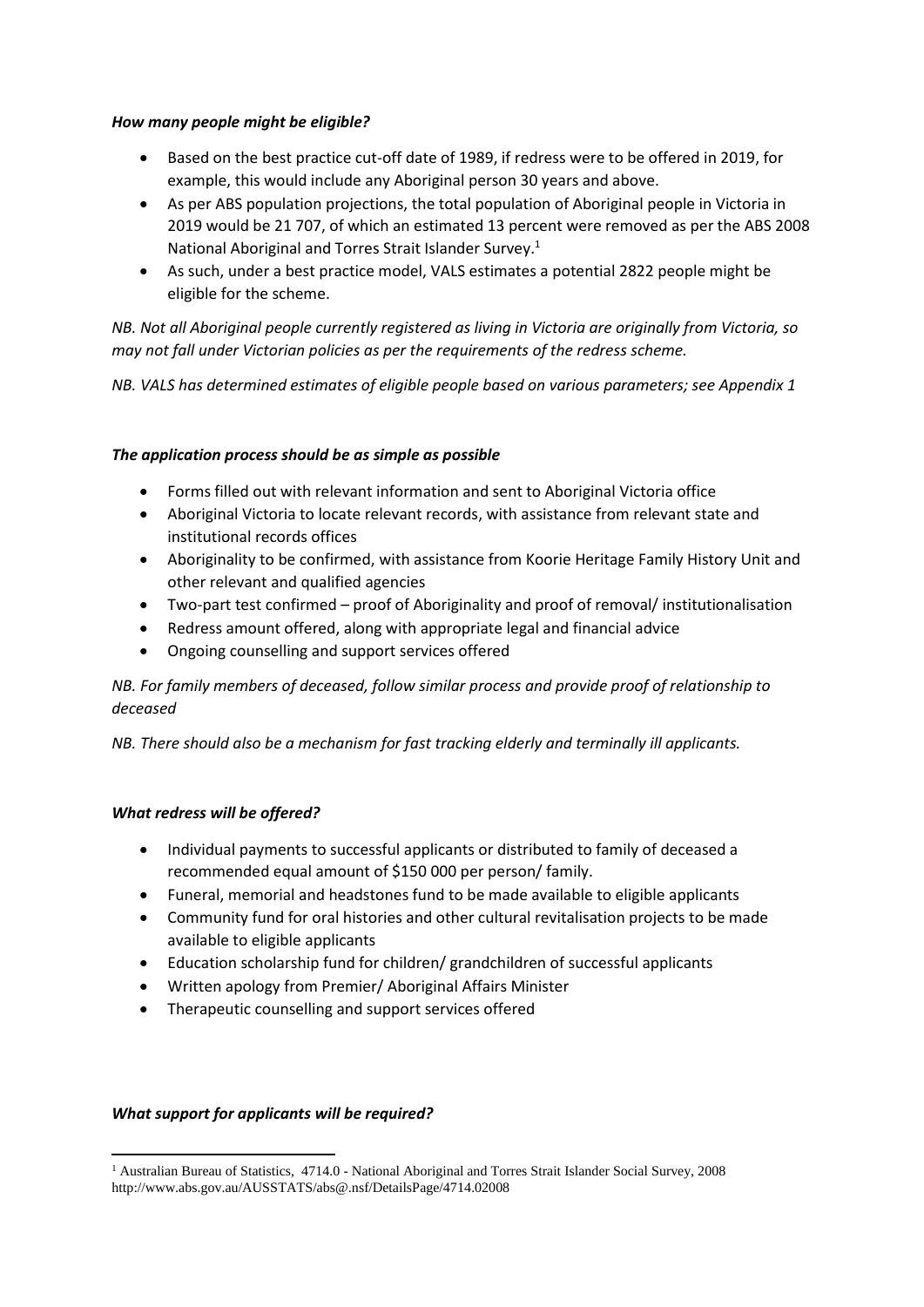- Counselling services to be funded
- Record finding services by the Department and links with Koorie Heritage Trust; Public Records Office of Victoria; Births, Deaths and Marriages; AIATSIS; Defence records
- Call service for people to access
- Financial advice to be provided to successful applicants who can also assist with payment plan
- Assistance for prisoners to access the scheme and obtain records

# *How will people know about the scheme?*

- Marketing and promotion budget to raise awareness
- Capacity to conduct outreach and information sessions in metro and regionally
- Information phone line
- Local community assistance provided to help applicants navigate the scheme eg. through local Aboriginal cooperatives and community controlled organisations.

## *Key Stakeholder Arrangements?*

- Increased funding for relevant services to assist clients such as the ALS, Koorie Heritage Trust and Link Up and other Aboriginal co-ops and community controlled organisations
- Arrangements with regards to Centrelink, ATO and Medicare payments
- Funding for Aboriginal Funeral Services
- Funding for Aboriginal counselling services
- Funding for Aboriginal financial advice agency

# *Inclusion of a Truth and Justice ('truth-telling') process*

- There should be an opportunity made available for applicants to tell their story, and have their story acknowledged by government and relevant institutions
- This could be similar to the 'private sessions' that were held by the Royal Commission into Institutional Responses to Child Sexual Abuse
- This would not be a mandatory component of the redress scheme, but optional
- Stories could remain private or potentially included in a public document (identified or deidentified)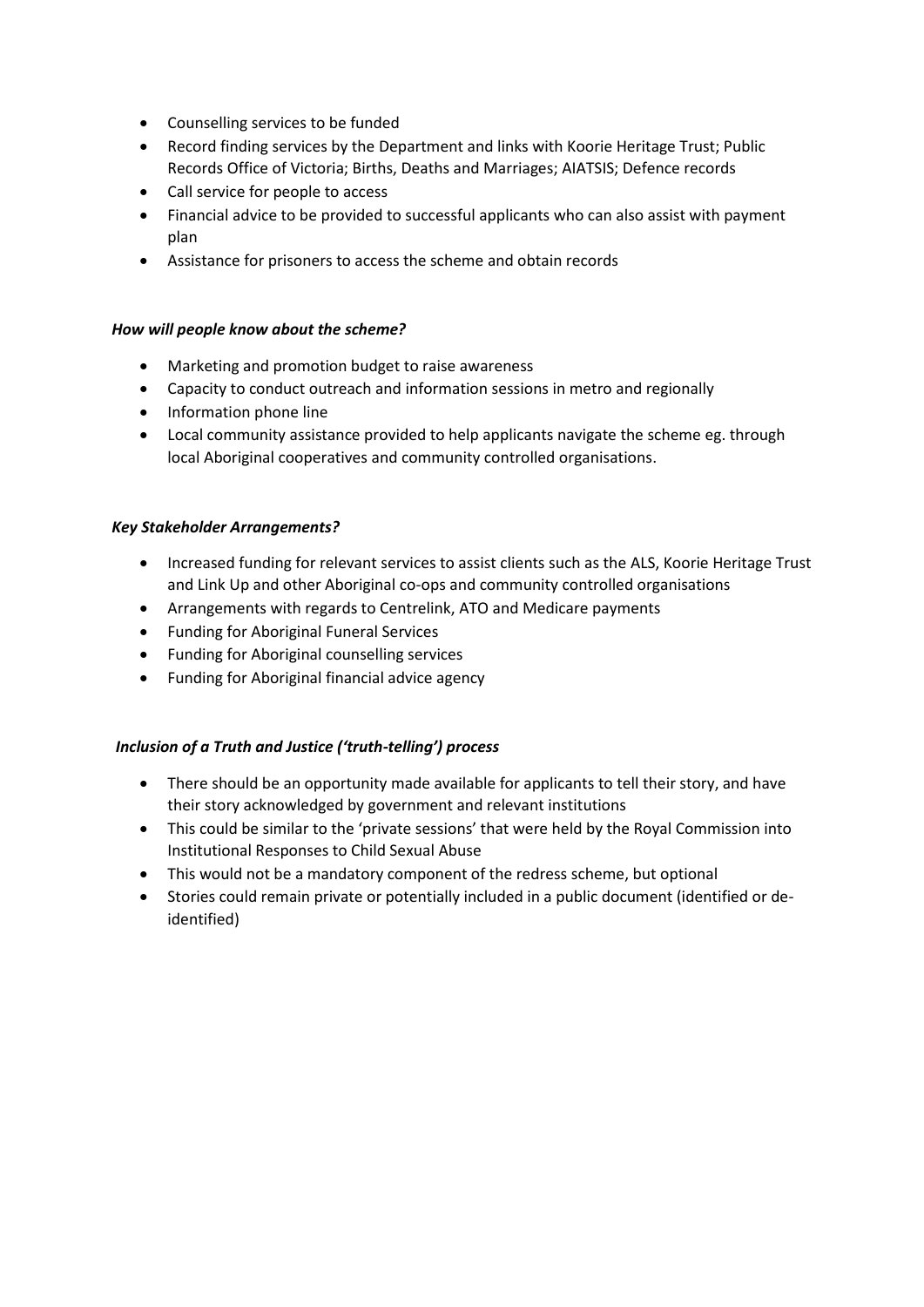**Appendix 1: Cut-off dates, eligibility and potential applicant numbers**

| <b>Cut-off Date</b><br>(ie. person was<br>removed prior to<br>31 <sup>st</sup> December of<br>this year) | <b>Parameter for</b><br>Eligibility                                                                                                                                                                                                    | Minimum Age (in<br>2019) | <b>Total Vic</b><br><b>Aboriginal Pop.</b><br>Of that age<br>group in 2019<br>(as per 2014 ABS<br>estimates) $2$ | 13% removed as<br>children in<br>Victoria (as per<br><b>2008 ABS</b><br>estimates $)^3$ |
|----------------------------------------------------------------------------------------------------------|----------------------------------------------------------------------------------------------------------------------------------------------------------------------------------------------------------------------------------------|--------------------------|------------------------------------------------------------------------------------------------------------------|-----------------------------------------------------------------------------------------|
| 1967                                                                                                     | Abolition of<br>Aborigines<br><b>Protection Board</b>                                                                                                                                                                                  | 52                       | 7745                                                                                                             | 1007                                                                                    |
| 1970                                                                                                     | <b>Bringing Them</b><br>Home Inquiry<br>cut-off date                                                                                                                                                                                   | 49                       | 9429                                                                                                             | 1226                                                                                    |
| 1976                                                                                                     | Child Welfare<br>Records Unique<br>Aboriginal Need/<br><b>VACCA</b><br>established                                                                                                                                                     | 43                       | 12764                                                                                                            | 1659                                                                                    |
| 1983                                                                                                     | Initial nationwide<br>discussion and<br>introduction of<br>Aboriginal Child<br>Placement<br>Principle in<br>Northern<br>Territory                                                                                                      | 36                       | 16871                                                                                                            | 2193                                                                                    |
| 1989                                                                                                     | The Children and<br><b>Young Persons</b><br>Act 1989 (Vic)<br>requires the<br>welfare<br>department to<br>involve 'relevant<br>members' of the<br>child's Aboriginal<br>community in<br>case planning<br>(section<br>$119(1)(m)(i)$ ). | 30                       | 21 707                                                                                                           | 2822                                                                                    |

**.** 

<sup>2</sup> Australian Bureau of Statistics, Data Cube 3238.0 'Estimates and Projections, Aboriginal and Torres Strait Islander Australians, 2001 – 2026 (30 April, 2014) http://www.abs.gov.au/ausstats/abs@.nsf/mf/3238.0

<sup>3</sup> Australian Bureau of Statistics, 4714.0 - National Aboriginal and Torres Strait Islander Social Survey, 2008 http://www.abs.gov.au/AUSSTATS/abs@.nsf/DetailsPage/4714.02008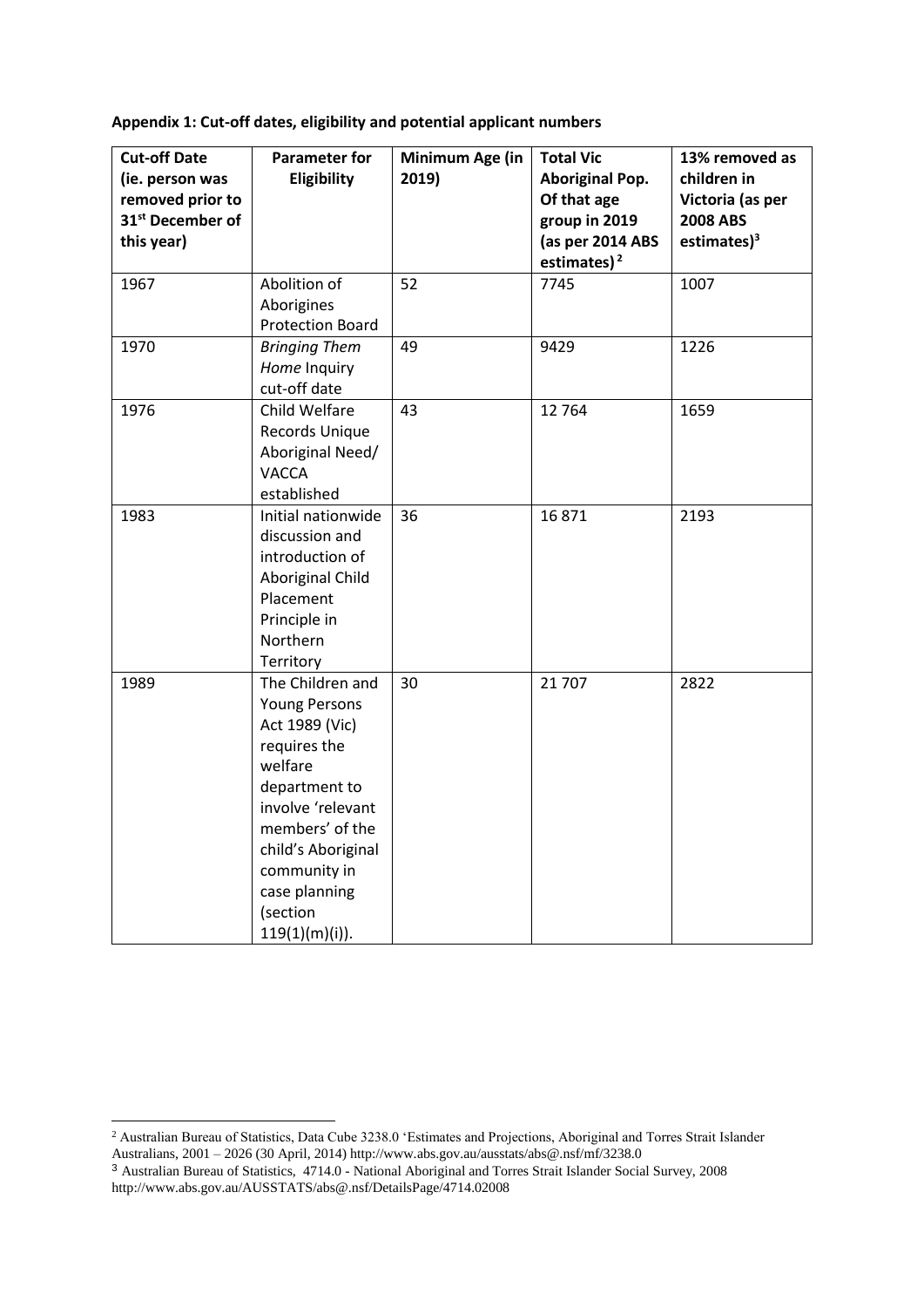Difficulty of ascertaining a cut off date:

- Aboriginal children came under the provisions of the *Children's Welfare Act 1954*
- Any removal of Aboriginal children from their family and community under order of the government from 1957 was conducted under the 'mainstream' child welfare legislation.

Difficulty of ascertaining numbers of removed Aboriginal people:

- Aboriginality was often not recorded due to the assimilationist policy at the time
- Aboriginality was often not recorded due to the 'definition' of Aboriginal at the time
- Lack of comprehensive records records were lost or discarded
- Removed individuals were not aware of their Aboriginality

*NB. The ABS 2008 National Aboriginal and Torres Strait Islander Survey demonstrated that 13 percent of Aboriginal people living in Victoria had been removed from their relatives, while 46 percent of Aboriginal people surveyed had relatives who had been removed (13.7 percent did not state either way).<sup>4</sup>*

*NB. Australian Bureau of Statistics demonstrates that around 10 percent of Aboriginal and Torres Strait Islander people surveyed nationally said they had been removed as children (survey's conducted in 1994 and 2002).<sup>5</sup>*

*NB. Not all Aboriginal people currently registered as living in Victoria are originally from Victoria, so may not fall under Victorian policies as per removal.*

<sup>4</sup> Australian Bureau of Statistics, 4714.0 - National Aboriginal and Torres Strait Islander Social Survey, 2008 http://www.abs.gov.au/AUSSTATS/abs@.nsf/DetailsPage/4714.02008

<sup>5</sup> At the 1994 National Aboriginal and Torres Strait Islander Survey, 10% of Indigenous people aged 25 years or over reported that they had been taken away from their natural family. The same result (10%) was recorded for the closest equivalent age cohort group (35 years or over) in 2002. Both the 1994 and 2002 surveys recorded that 8% of Indigenous people aged 15 years or over at the time of the surveys, had been taken away from their natural family. Australian Bureau of Statistics, 4714.0 - National Aboriginal and Torres Strait Islander Social Survey,

<sup>2002</sup> http://www.abs.gov.au/AUSSTATS/abs@.nsf/Lookup/4714.0Main+Features12002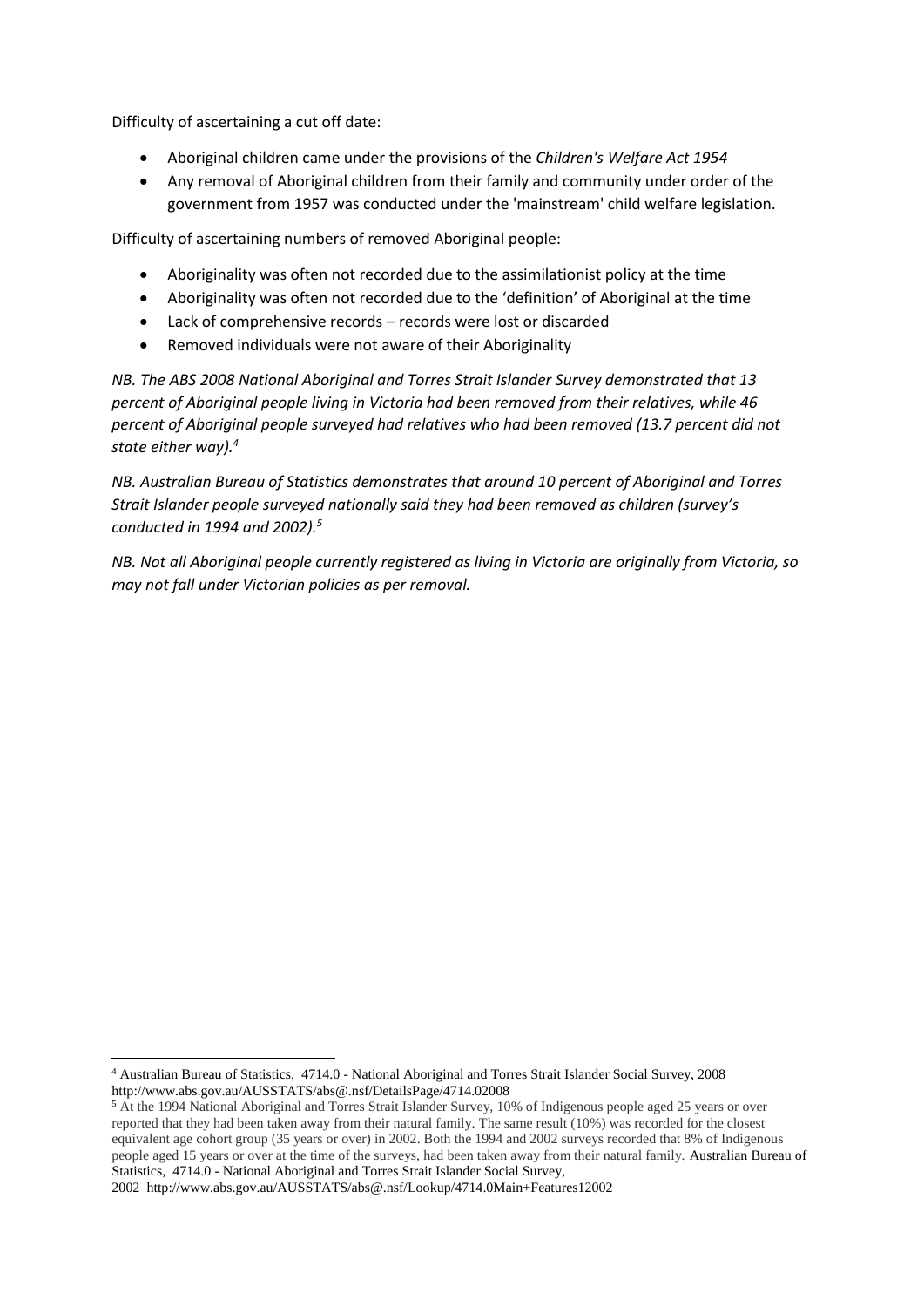## **Appendix 2: Other Australian Redress Schemes for Comparison**

# *Queensland (2007)*

In 2007 the Queensland government introduced a redress scheme for both Indigenous and non-Indigenous survivors of institutional child abuse. <sup>6</sup> This was in response to recommendations made by the 1999 Forde Inquiry.<sup>7</sup> Reparations were made by ex gratia payments ranging from \$7000 to \$40 000, with \$100 million set aside for the scheme.<sup>8</sup>

A 2-tiered system of payments was instituted, with Level 1 requiring applicants to show they were living within a government or non-government institution, and had experienced institutional abuse or neglect.<sup>9</sup> Level 2 required an independent panel of experts find more serious harm had been suffered.<sup>10</sup>

On accepting an offered payment, applicants were to sign a Deed of Release to indemnify the government from further litigation. <sup>11</sup>

*Pros*

- The Level 1 payment required proof only of residence in an institution and a statement that the applicant is someone 'who self-identified as having experienced that abuse or neglect.'<sup>12</sup>
- Free legal advice was provided for applicants to consider the signing of Deed of Release.<sup>13</sup>
- $\bullet$  Judicial Review was available for decisions made by the applications assessor. <sup>14</sup>

*Cons*

- The scheme did not provide for any access-to-documents assistance, leaving applicants to make FOI requests in order to access their documentation of time in residential care. <sup>15</sup>
- $\bullet$  Not all forms of state care were covered by the scheme. <sup>16</sup> Notably, foster care was outside the redress scheme, and acknowledgement of wrongful removal or cultural loss was not included for Aboriginal and Torres Strait Islander peoples.
- The scheme only remained open from 1 October 2007 to 30 September 2008, giving a limited (one year) opportunity to make an application.<sup>17</sup>

<sup>6</sup> Ryan Carlisle Thomas Lawyers, Submission on Civil Litigation and the Barriers to Justice for Victims of Institutional Abuse, *Royal Commission into Institutional Responses to Child Sexual Abuse,* 17 March 2014, 31.

<sup>7</sup> Ryan Carlisle Thomas Lawyers, 2014, 31.

<sup>8</sup> Ibid, 31.

<sup>9</sup> Ibid, 31.

<sup>10</sup> Ibid, 31.

<sup>11</sup> Ibid, 31.

<sup>12</sup> Forgotten Australians Report, 2009, 38.

<sup>13</sup> Stephen Winter, 'Australia's Ex Gratia Redress' (2009)*,* 13 *Australian Indigenous Law Review*, 49, 52.

<sup>&</sup>lt;sup>14</sup> Forgotten Australians Report, 2009, 39.

<sup>15</sup> Ibid, 123.

<sup>16</sup> Ibid, 51.

<sup>17</sup> Ryan Carlisle Thomas Lawyers, 2014, 31.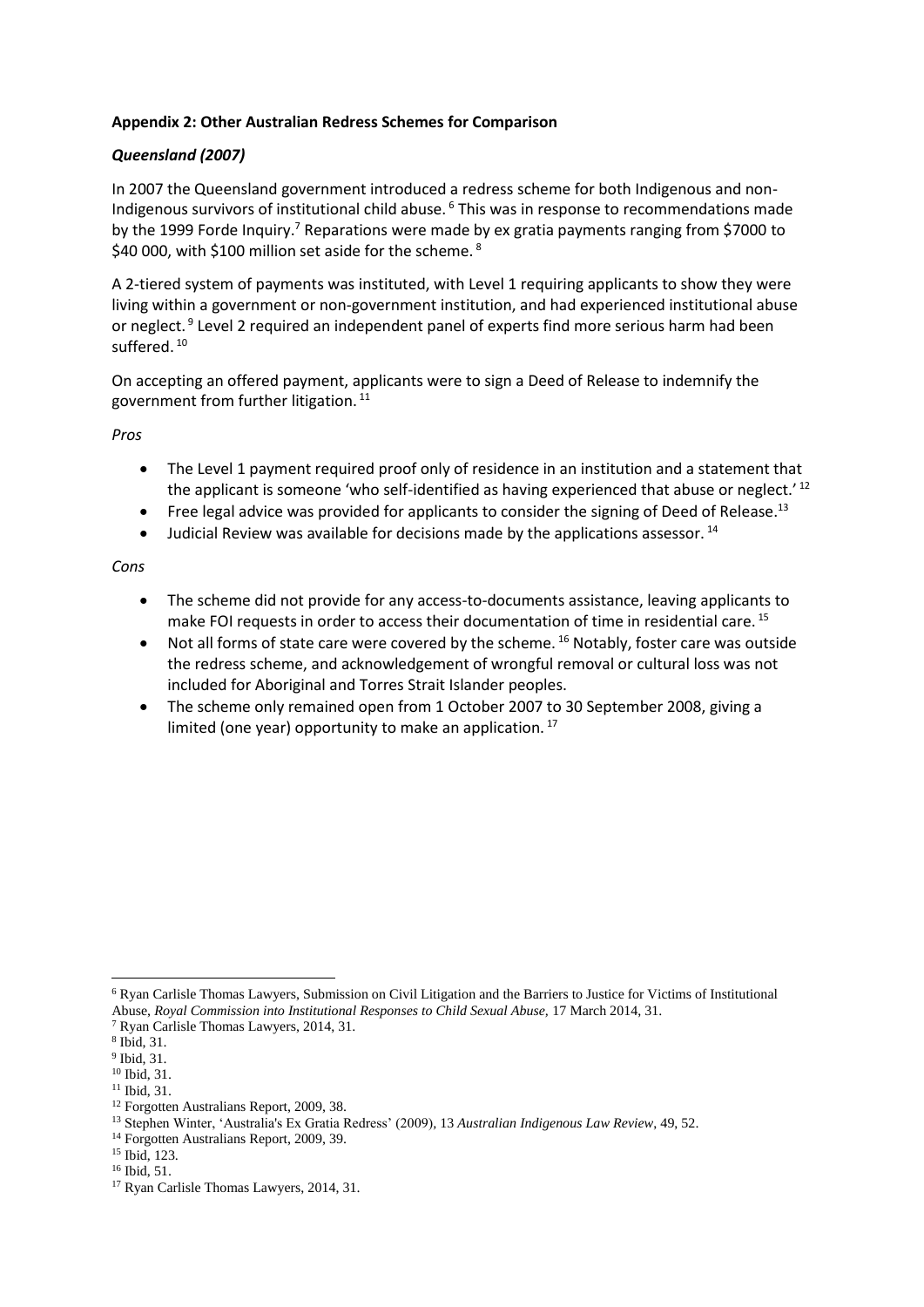# *Tasmania (2008)*

The Tasmanian Stolen Generations reparation scheme was introduced in 2006 and provided \$5 million for ex gratia payments to those removed as children, or the children of deceased members of the Stolen Generations.<sup>18</sup>

Of 151 claims made, 106 were assessed as eligible and 84 received a sum of \$58 333.<sup>19</sup> 21 children of deceased members of the Stolen Generations made claims and received either \$4000 or \$5000 in compensation.<sup>20</sup>

Payments were made with the goal to compensate for the harm caused by removal from family and loss of culture.<sup>21</sup>

*Pros* 

- The scheme directly addressed assimilatory policies in child removal, not limiting itself to abuse suffered in care like the other state schemes.<sup>22</sup>
- Adopted children appeared to have had reasonable access to the scheme.
- Counselling was provided to applicants throughout the process.  $23$
- $\bullet$  No indemnity for the state was required to access the redress payments.<sup>24</sup>

#### *Cons*

- The scheme's overall focus appears more focused on individual compensation, than reparation for the whole community.
- Some claimants failed as they had not been removed for their families for longer than 12 months,<sup>25</sup> while some applicants failed due to unconfirmed Aboriginality.<sup>26</sup>
- **•** Ten claimants failed as they had been removed after 1975.<sup>27</sup> No explanation was given as to why the redress scheme cut-off date was 1975.
- The scheme was only open to applications' for a 6 month period, limiting the capacity to put in an application.

<sup>&</sup>lt;sup>18</sup> Office of the Stolen Generations Assessor, 'Report of the Stolen Generations Assessor: Stolen Generations of Aboriginal Children Act 2006', 2008, 2.

<sup>19</sup> Assessor's Report, 2006, 2.

<sup>20</sup> Ibid, 2.

 $21$  Ibid.  $2$ .

<sup>22</sup> Stephen Winter, 'Australia's Ex Gratia Redress' (2009)*,* 13 *Australian Indigenous Law Review*, 49, 50.

<sup>&</sup>lt;sup>23</sup> Lawry, 2010, 89.

<sup>24</sup> Winter, 2009, 56.

<sup>25</sup> Assessor's Report, 2006, 13.

<sup>26</sup> Ibid, 13.

<sup>27</sup> Ibid, 13.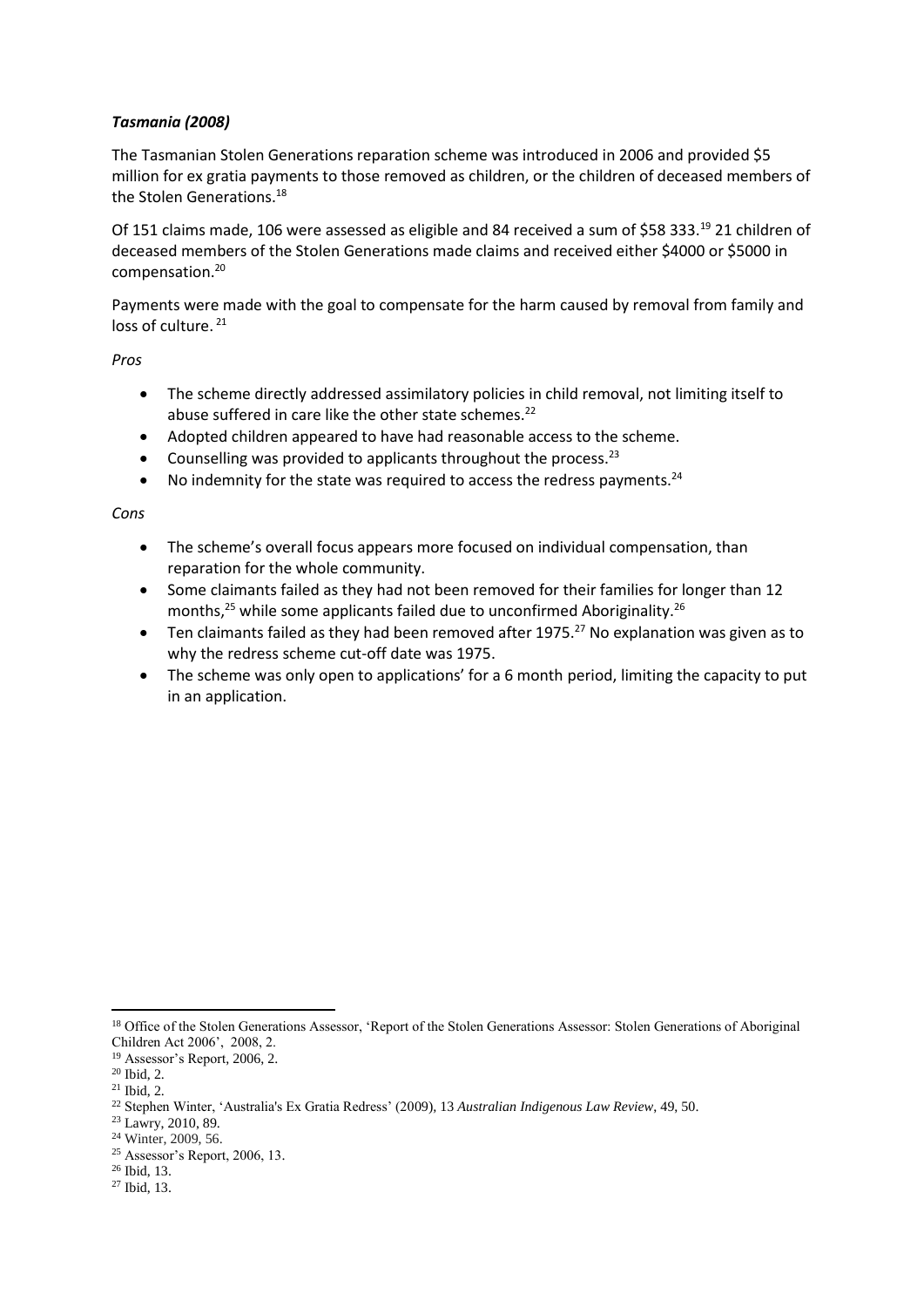## *Western Australia (2008)*

The Western Australian redress scheme (Redress WA) came about in the context of growing awareness of child migrants, and wards of the state in institutional care.<sup>28</sup>

While it was clear Aboriginal people would make applications under the scheme, by the language employed, Redress WA did not specifically seek to provide redress to the Stolen Generations.

*Pros*

- Aboriginal claims made up about half the applications.
- Advertisements were placed in Indigenous newspapers, and the Aboriginal community appeared to be organised in helping applicants put in claims.<sup>29</sup>
- Legal advice was paid for by Redress WA up to a maximum of \$1000.

#### *Cons*

No financial assistance was provided once a payment was made,  $30$  and only lump sum payments were granted, without provision of periodic payments.

- The scheme put significant pressure on the department responsible for most records, delaying the claims process. 31
- The narrow two-month window in which to place a claim was a significant barrier to iustice. $32$
- The department responsible expected up to 10,000 applications however in the end it was little more than 3000.<sup>33</sup>
- Anecdotally the process of applying was traumatic<sup>34</sup> and while some counselling services were provided during the scheme (3 hours free counselling service), this was withdrawn.
- Wrongful removal and cultural loss were not a recognised harm within the Redress Scheme.<sup>35</sup>

**<sup>.</sup>** <sup>28</sup> Senate Community Affairs Committee, Australian Parliament, 'Forgotten Australians' and 'Lost Innocents': child migrants and children in institutional care in Australia, 2009. ('*Forgotten Australians Report'*)

<sup>&</sup>lt;sup>29</sup> Western Australia Aboriginal Legal Service, 'ALSWA's Report Card reveals the Barnett Government has FAILED', 7 March 2013, <http://www.als.org.au/index.php?option=com\_content&view=article&id=263:alswas-report-card-reveals-thebarnett-government-has-failed&catid=13:media-releases&Itemid=46>.

<sup>30</sup> CLAN, 'Support Services for Redress WA'.

*<sup>31</sup>* Forgotten Australians Report, 2009.

*<sup>32</sup>* Forgotten Australians Report, 2009.

*<sup>33</sup>* Forgotten Australians Report, 2009.

 $34$  ABC, 9 September 2011.

<sup>35</sup> Chiara Lawry, 'Moving beyond the Apology: Achieving Full and Effective Reparations for the Stolen Generations', (2010) 14 *Australian Indigenous Law Review*, 83, 89.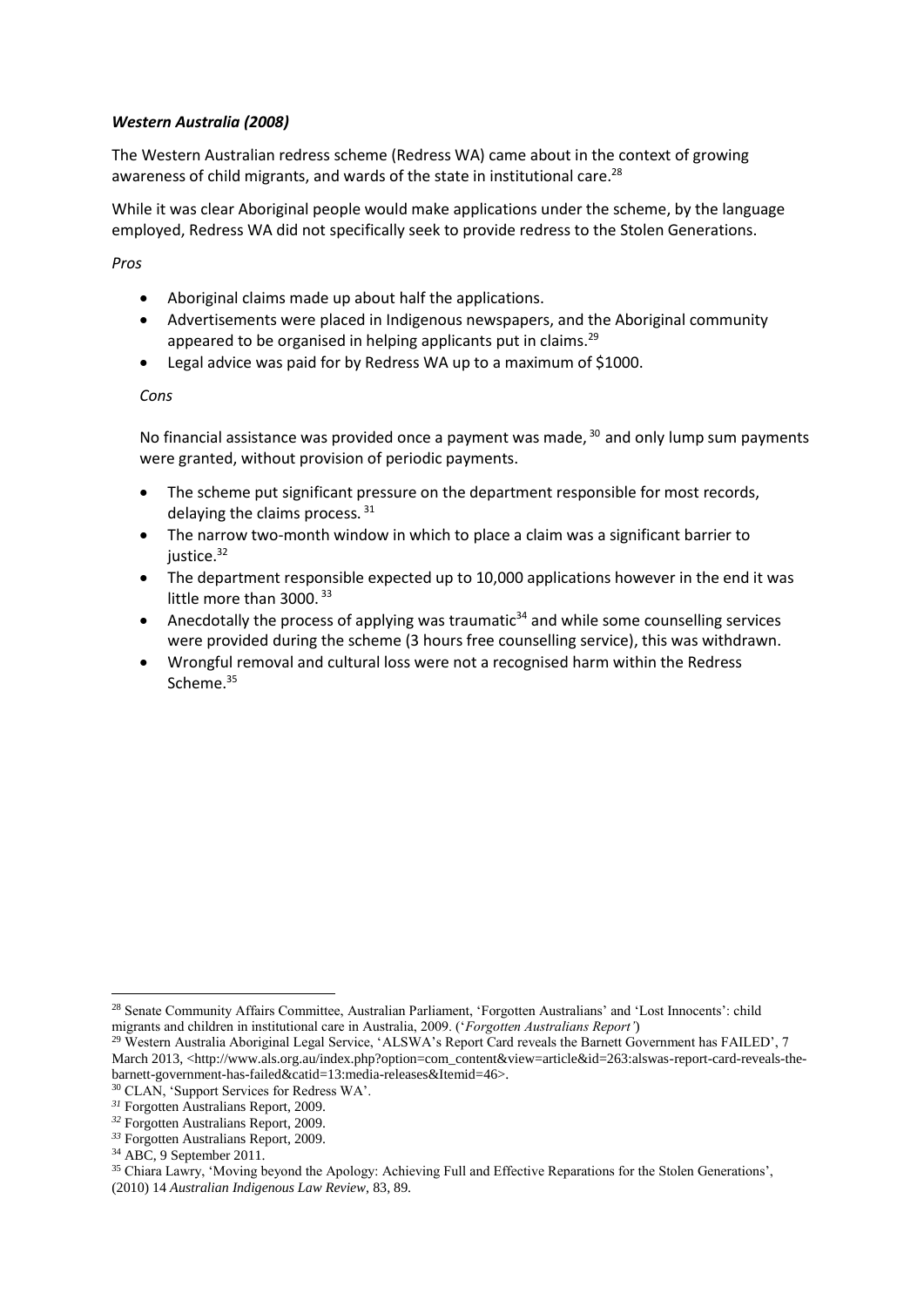# *South Australia (2016)*

The South Australian Stolen Generations reparations scheme (Next Step) commenced in March 2016 and closed the application process in March 2017.

The South Australian redress scheme provided a \$6 million fund for ex gratia payments to members of the South Australian Stolen Generations and a \$5 million fund for community reparations.

Ex gratia members were capped at \$50,000.

Payments were made to an Aboriginal person removed without a court order from their family as a child prior to December 31, 1975.

*Pros*

- Anecdotally a lot of community engagement was conducted to inform Aboriginal communities about the scheme.
- Assistance to obtain legal advice up to  $$1,000$  was made available.
- Individual payments as well as community funding was provided.

*Cons*

- Individuals who received an offer and accepted it were will be required to sign a deed releasing the State from legal liability for their removal.
- A limited 12 month window for applicants to apply.
- Redress only made for *unlawful* removals (without a court order), which undermines the purpose of a redress scheme which is to acknowledge past, lawful governmental mistakes.
- Successful applicants may have fines owed to the state deducted from their awarded sum.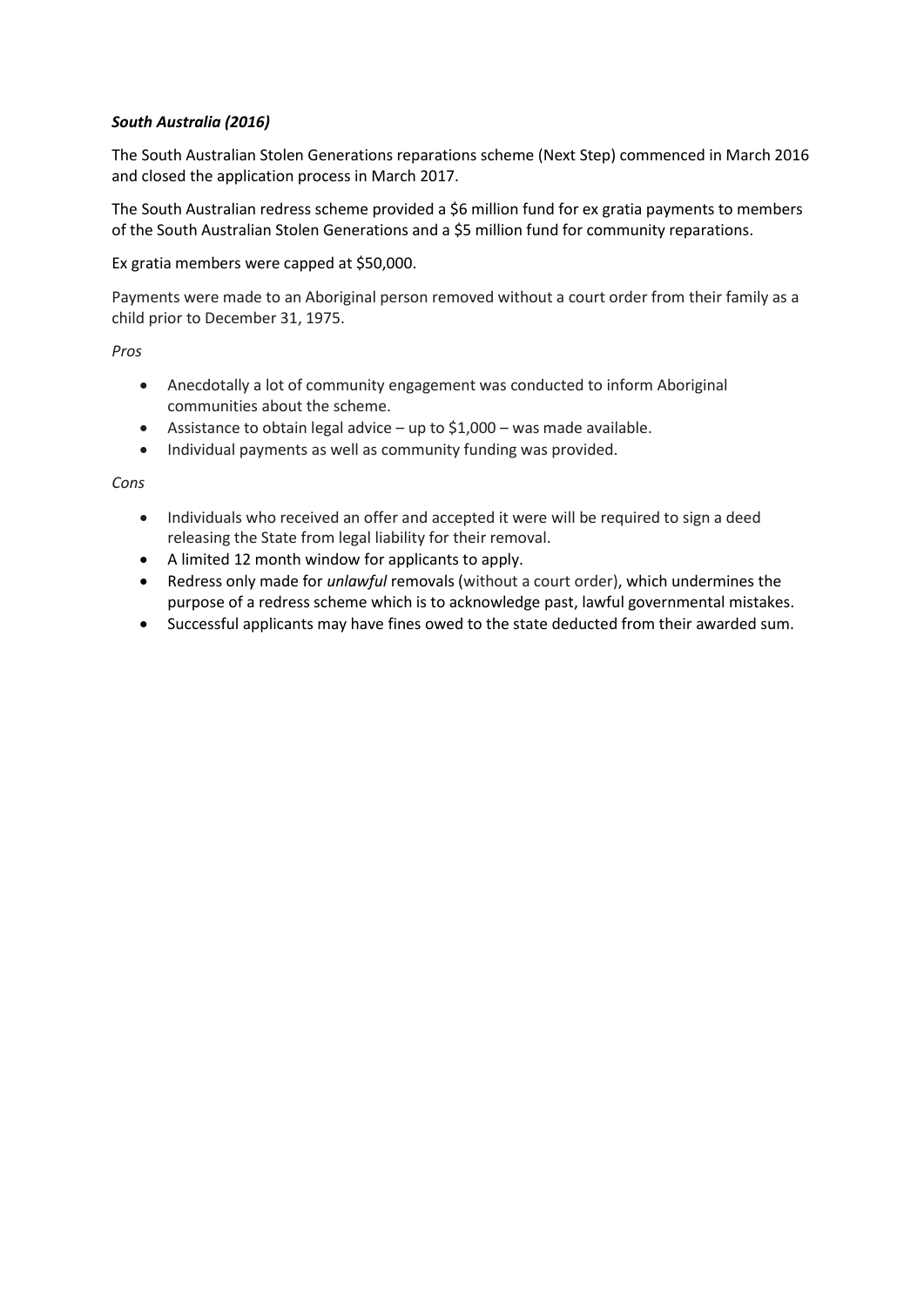## *New South Wales (2017)*

The Stolen Generations survivor reparations scheme will provide ex gratia monetary payments of up to \$75,000 and a personal letter of apology from the Premier and Minister for Aboriginal Affairs.

Eligibility will be based on the act of removal or committal to the Aborigines Welfare Board between 1925 and 1969, which includes 'all those removed from homes, fostered or adopted.'<sup>36</sup>

The scheme commenced in July 2017.

The scheme will be operational for at least five years and will accept a broad range of evidence as proof of removal, including statutory declarations, oral evidence, photos and corroborative evidence.

*Pros*

- The scheme will be operational for at least five years, which will allow survivors time to prepare a claim and for information about the scheme to be advertised and dispersed.
- The NSW Government accepted the recommendation from *Unfinished Business* that it review the access and management of records relating to the Stolen Generations, and committed to streamlining access to Aborigines Welfare Board records.<sup>37</sup>
- Individual payments as well as funding for community projects (eg. funeral fund) will be provided.

## *Cons*

**.** 

- Applicants limited only to being removed under the Aborigines Welfare Board prior to 1969. This precludes any Aboriginal person removed after 1969 from making a claim, or who may be Aboriginal but were removed under mainstream child welfare Acts prior to 1969.
- The NSW scheme is only available to survivors not descendants.
- No provision for an appeal and no provision in the review process that provides the claimant with the opportunity to submit additional evidence.
- There will be no legal assistance provided to claimants.

<sup>36</sup> Government Response to Unfinished Business, 17

<sup>&</sup>lt;sup>37</sup> Government Response to Unfinished Business, 15.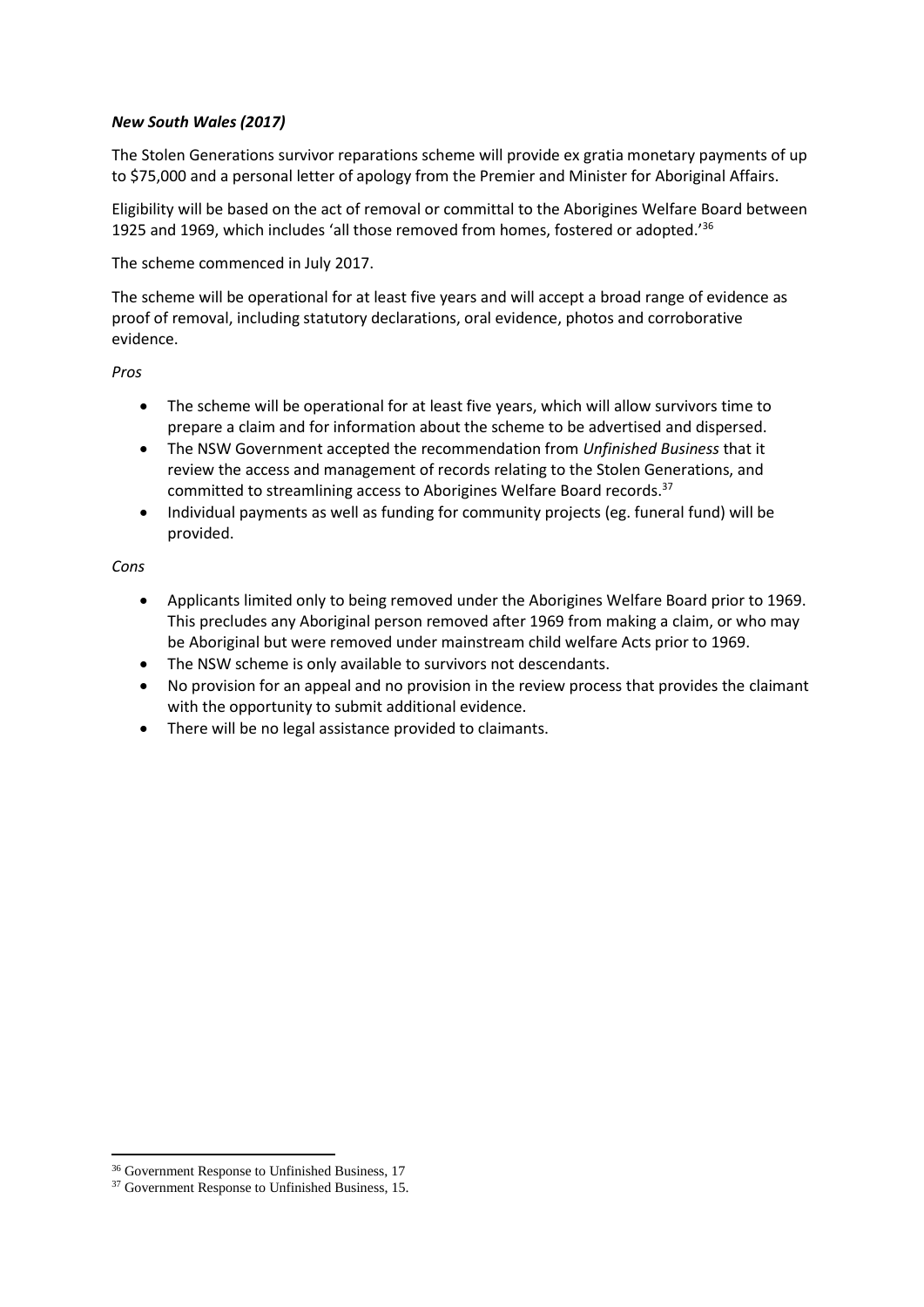#### **Appendix 3: The History**

**1837** Church Missionary Society sets up the Yarra Mission for Aboriginal children near present-day Melbourne.

**1838** Port Philip Protectorate established (early Victoria).

**1838** Aborigines Protection Society formed in 1838 as reports of mistreatment and murder of Aboriginal people filters back to the 'home office' in England.<sup>38</sup>

**1839** Yarra Mission closes down.

**1851** Colonial population of Victoria around 95 000.

1858 Colonial population of Victoria over 500 000.<sup>39</sup>

**1858** *Report of the Select Committee of the Victorian Legislative Council on Aborigines* recommends that a system of reserves be established in remote areas of the colony to 'protect' Aboriginal people.

**1863** Aboriginal population declines from an estimated  $15 - 30000$  prior to colonisation,<sup>40</sup> to roughly 2000.<sup>41</sup>

**1864** *Neglected and Criminal Children's Act* introduced due to the aftermath of the gold rush; first of many children's institutions created (Ballarat Orphanage).

**1869** First law passed specifically concerning the removal of Aboriginal children - the *Aborigines Protection Act* - by which the Governor could make regulations for the 'care, custody and education of the aborigines.' Aborigines Protection Board established.

**1871** *Aborigines Protection Act* amended to include regulations by which the Governor 'may order the removal of any child neglected by its parents or left unprotected to any of the places of residence or to an industrial or reformatory school.'<sup>42</sup>

**1886** Act extended the coverage of the 1869 legislation to 'all other persons whatever of mixed aboriginal blood.'<sup>43</sup>

**1890** *Aborigines Act* introduced, consolidating the previous Acts. Additional scope of regulation is also added, by which the Governor may regulate 'the conditions on which half-castes' may 'obtain and acquire Crown land.'<sup>44</sup>

**1899** *Aborigines Act* ensures that the Governor may order the removal of any 'aboriginal child left

 $38$  To put it in context, the Slave Emancipation Act had been passed in  $1834 -$  the welfare of colonised and enslaved peoples throughout the British Empire was on the agenda.

<sup>39</sup> State Library of Victoria website *Impact of Immigration.*

<sup>&</sup>lt;sup>40</sup> Some estimates have put the population of Aboriginal people in Victoria as high as 60 000. Source: Report released by the State Government of Victoria: *Victorian Aboriginal Affairs Framework 2013-1018 Building for the future: a plan for 'Closing the Gap' in Victoria by 2031* pg 7.

<sup>41</sup> *Second Step: Engaging Students with the Stolen Generations* (Stolen Generations Victoria, 2008).

<sup>42</sup> *rightsED: Bringing Them Home* (Australian Human Rights Commission).

<sup>43</sup> *Aboriginal Protection Act 1886* (Vic), accessed at: http://www.austlii.edu.au/au/legis/vic/hist\_act/tapa1886265/.

<sup>44</sup> *Aborigines Act 1890 (Vic)*, accessed at: http://www.austlii.edu.au/au/legis/vic/hist\_act/aa1890110/.